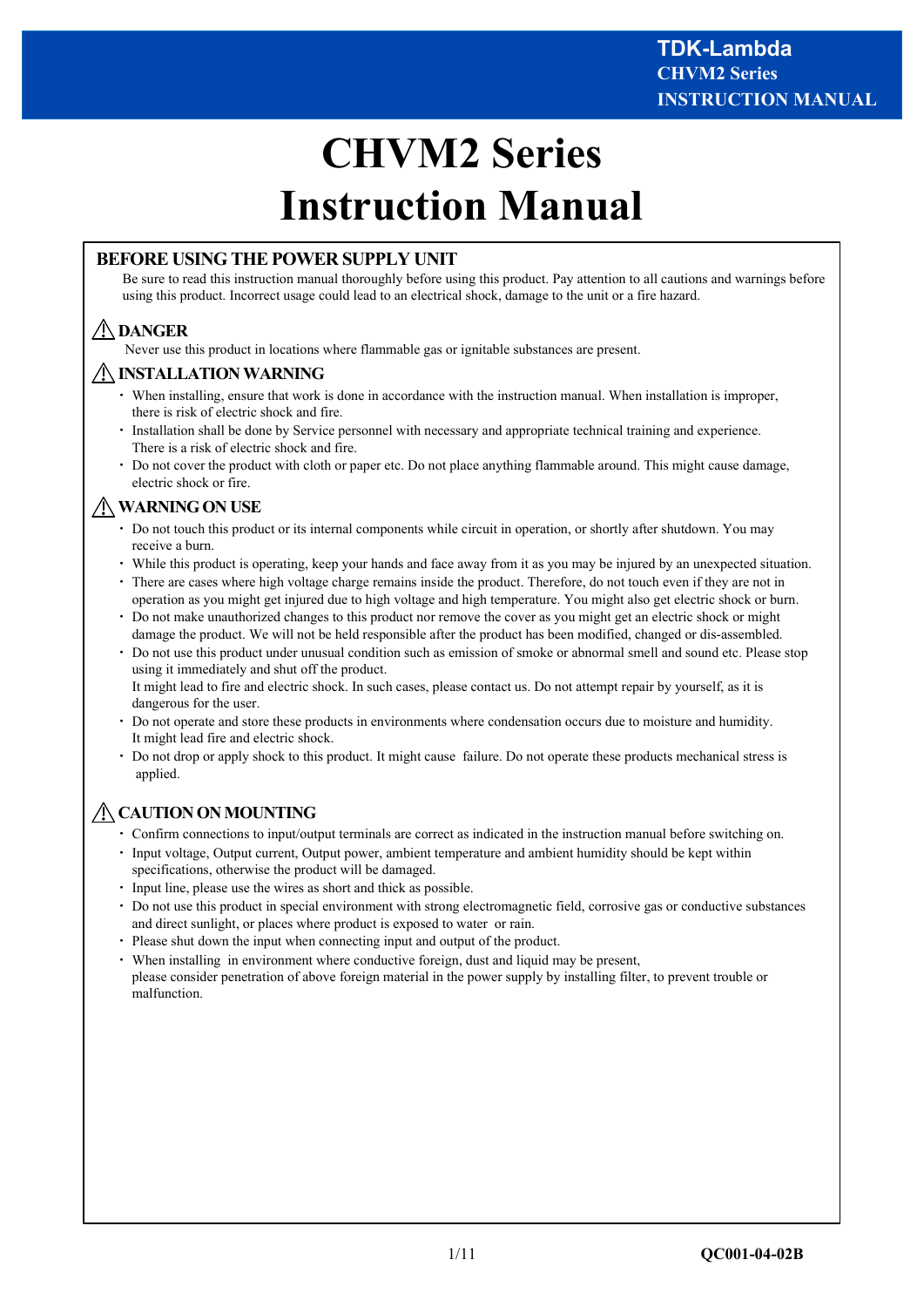# A CAUTION ON USE

- Product individual notes are shown in the instruction manual. If there is any difference with common notes individual notes shall have priority.
- Before using this product, be sure to read the catalog and instruction manual. There is risk of electric shock or damage to the product or fire due to improper use.
- Input voltage, Output current, Output power, ambient temperature and ambient humidity should be kept within specifications, otherwise the product will be damaged, or cause electric shock or fire.
- Insert fuse at the input to prevent smoke, fire during abnormal operation.
- For externally mounted fuse do not use other fuses aside from our specified and recommended fuse.
- This product was made for general purpose electronic equipment use and is not designed for applications requiring high safety (such as extremely high reliability and safety requirements. Even though high reliability and safety are not required, this product should not be used directly for applications that have serious risk for life and physical safety. Take sufficient consideration in fail-safe design (such as providing protective circuit or protective device inside the system, providing redundant circuit to ensure no instability when single device failure occurs).
- When used in environments with strong electromagnetic field, there is possibility of product damage due to malfunction.
- When used in environment with corrosive gas (hydrogen sulfide, sulfur dioxide, etc.), there is possibility that they might penetrate the product and lead to failure.
- When used in environments where there is conductive foreign matter or dust, there is possibility of product failure or malfunction.
- Provide countermeasure for prevention of lightning surge voltage as there is risk of damage due to abnormal voltage.
- Take care not to apply external abnormal voltage to the output. Especially, applying reverse voltage or overvoltage more than the rated voltage to the output might cause failure, electric shock or fire.

# **NOTE**

- Take note that traces of sheet metal processing be left in our power supplies.
- When disposing product, follow disposal laws of each municipality.
- When exporting our products, apply for necessary permissions as required by rules and regulations of Foreign Exchange and Foreign Trade Control Act.
- Catalogue, contents of the instruction manual may be changed without a prior notice. Refer to latest catalogue or instruction manual.
- Reproduction or reprinting the instruction manual or its portion is forbidden without our permission.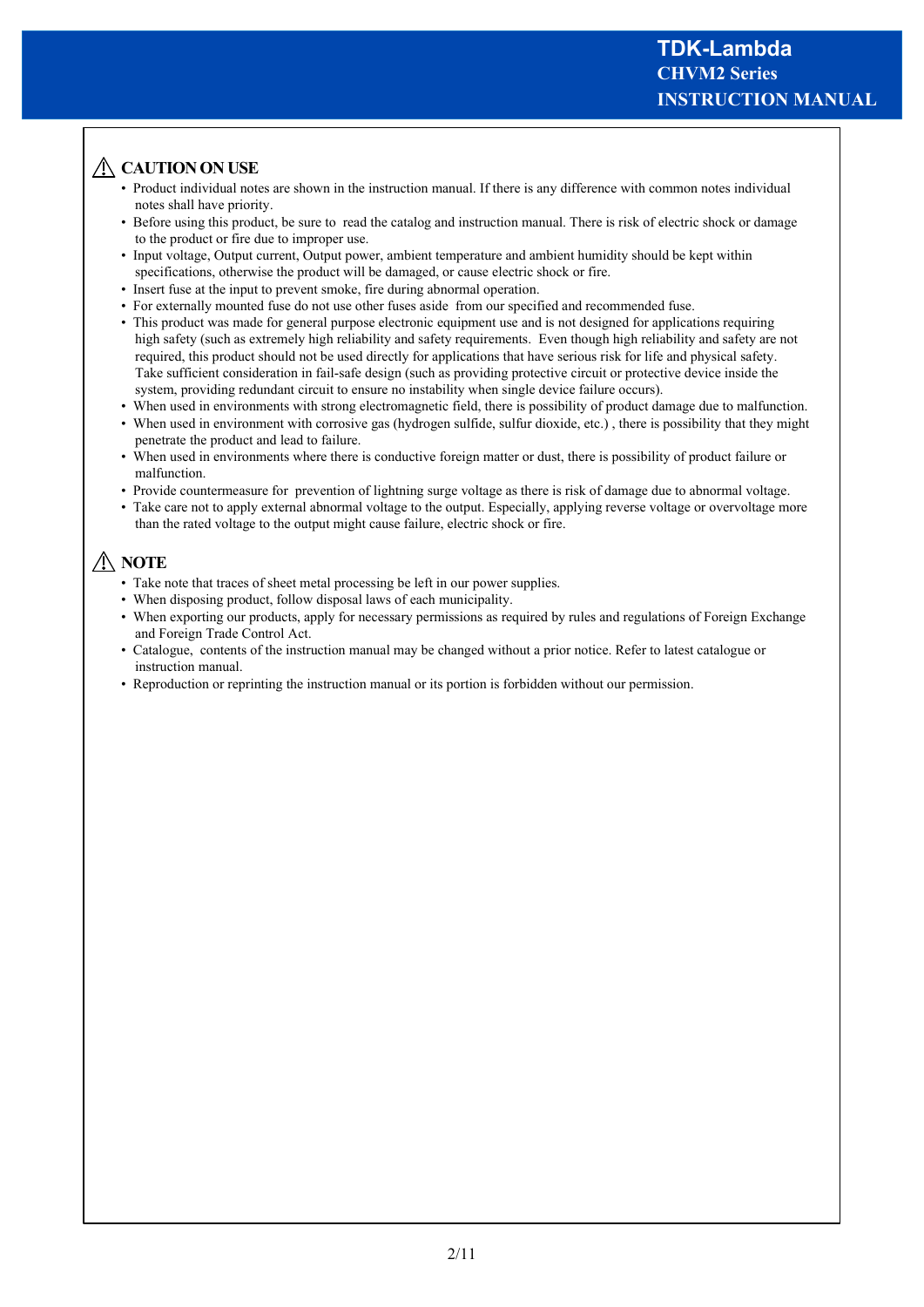# **LONG-TERM STORAGE METHOD AND LONG-TERM STORAGE PERIOD**

- Please keep the product in carton box.
- Please do not apply excessive vibration, shock or mechanical stress applied directly to the product.
- Please keep away from direct sunlight.
- For long-term storage temperature and humidity, the following conditions shall be used as a guideline : Temperature range : 5℃~30℃
	- Humidity range :  $40\% \sim 60\% \text{RH}$

Please keep away from the places where temperature and humidity can change drastically.

It can cause condensation on the product or deterioration.

- For long-term storage period, we recommend to use within 1 years after receiving the product.
	- < Soldering and PCB mounted products : On Board, Power Module and etc > For products that have been received for more than 1 year, please check lead oxidation and solderability.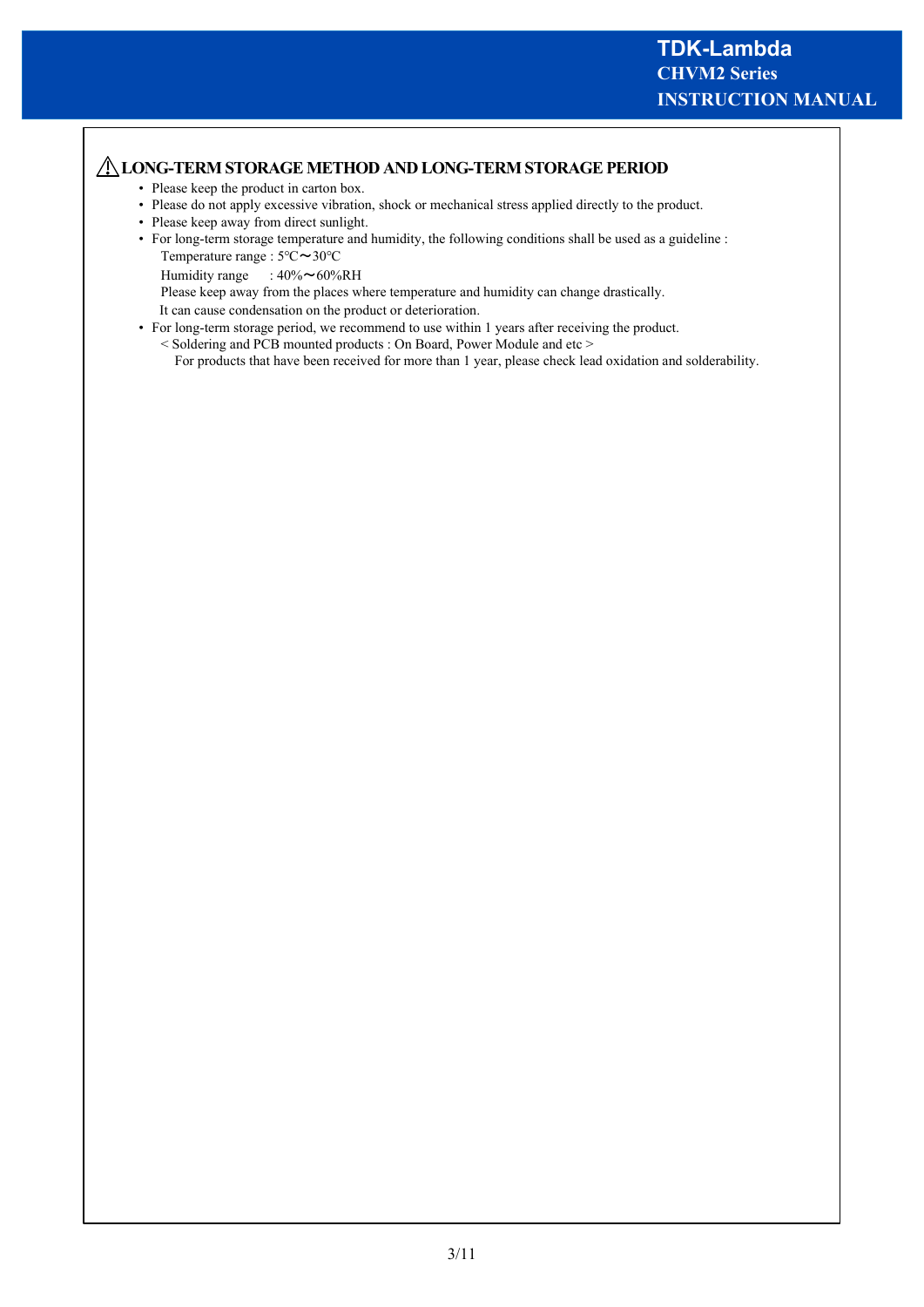The CHVM series is an adjustable output voltage type mid-high voltage DC-DC converter. Output voltage can be controlled using an external voltage or external adjustable resistor. The CHVM series has adopted a 5 side metallic shield, with farther low ripple and low noise.

# ■ **Features**

- 
- ・Output capacity 2W to 2.6W ・Remote ON/OFF control
- 
- 
- 
- $\cdot$ UL / cUL 60950-1 certified product  $\cdot$ CE marking
- PCB mounting type Adopted a 5 sided metallic shield case
	-
- ・Over current protection ・High reliability, long life
- ・Smallest size device ・Low ripple noise of 30mVp-p
- ・Low price ・Adjustable voltage using an external voltage
	-

| Models<br><b>CHVM</b> series | Input Voltage<br>(Vdc) | Output Voltage<br>(Vdc) | <b>Output Current</b><br>(mA) | <b>Load Resistance</b><br>$(K\Omega)$ min | Output<br>capacity<br>(W) | Input Current<br>$(mA)$ typ | Ripple Noise<br>$(mVp-p)$ typ |
|------------------------------|------------------------|-------------------------|-------------------------------|-------------------------------------------|---------------------------|-----------------------------|-------------------------------|
| <b>CHVM2R6-12-0470PW</b>     | $10.8 \sim 13.2$       | $0 \sim +470$           | $0 \sim 5.6$                  | 83.3                                      | 2.6                       | 390                         | 40                            |
| <b>CHVM2R6-12-0470NW</b>     | $10.8 \sim 13.2$       | $0 \sim -470$           | $0 \sim 5.6$                  | 83.3                                      | 2.6                       | 390                         | 40                            |
| <b>CHVM2-12-1000PW</b>       | $10.8 \sim 16.5$       | $0 \sim +1000$          | $0 \sim 2$                    | 500                                       | 2.0                       | 280                         | 30                            |
| <b>CHVM2-12-1000NW</b>       | $10.8 \sim 16.5$       | $0 \sim -1000$          | $0 \sim 2$                    | 500                                       | 2.0                       | 280                         | 30                            |
| <b>CHVM2-12-1500PW</b>       | $10.8 \sim 16.5$       | $0 \sim +1500$          | $0 \sim 1.3$                  | 1150                                      | 2.0                       | 290                         | 30                            |
| <b>CHVM2-12-1500NW</b>       | $10.8 \sim 16.5$       | $0 \sim -1500$          | $0 \sim 1.3$                  | 1150                                      | 2.0                       | 290                         | 30                            |
| <b>CHVM2-12-2000PW</b>       | $10.8 \sim 16.5$       | $0 \sim +2000$          | $0 \sim 1$                    | 2000                                      | 2.0                       | 340                         | 50                            |
| <b>CHVM2-12-2000NW</b>       | $10.8 \sim 16.5$       | $0 \sim -2000$          | $0 \sim 1$                    | 2000                                      | 2.0                       | 340                         | 50                            |

#### ■ **Model name/Rating**

# ■ **Specifications**

| Line regulation           | 0.03% typ. (Regulation of input voltage range)                                                         |
|---------------------------|--------------------------------------------------------------------------------------------------------|
| Load regulation           | 470V type : $0.08\%$ typ, 1KV, 1.5KV, 2KV type : $0.03\%$ typ(Load current 0 to 100%)                  |
| Temp regulation           | $\pm 0.01\%$ C typ. (Temp. regulation -10°C to +50°C)                                                  |
| Over current protection   | Hold back characteristic, auto restart circuit operates at 105% or more.                               |
| Output voltage accuracy   | Below $\pm 5\%$ (Rated output, rated load, 470V type is Vcont=3.76V, 1KV, 1.5KV, 2KV type is Vcont=4V) |
| Output voltage control    | External voltage is 0V to +4V, or an adjustable resistor with $5K\Omega$ .                             |
| ON/OFF control            | Available (Between 2pin-5pin : when open=ON, when short=OFF)                                           |
| Usage temperature range   | -10°C to +60°C(Derating required for temp.50°C or higher)                                              |
| Storage temperature range | -25 $\mathrm{^{\circ}C}$ to +85 $\mathrm{^{\circ}C}$                                                   |
| Usage humidity range      | 20% to 95%RH(Non condensing)                                                                           |
| Input/output isolation    | Non isolated type (2pin-6pin and case are internally connected.)                                       |
| MTBF expected value       | 390,000Hours(min).                                                                                     |

Note1: The output voltage can be controlled by impressing the Vcont voltage. Using an adjustable resistor or an external voltage,voltage should be impressed on the Vcont pin in order to control the output voltage. When Vcont voltage=0V the output voltage(residual output voltage)

should be less than 0.5% of the max output voltage (at Input/Output rating).

Note2: Details are subject to change for improvement, etc., without prior notice.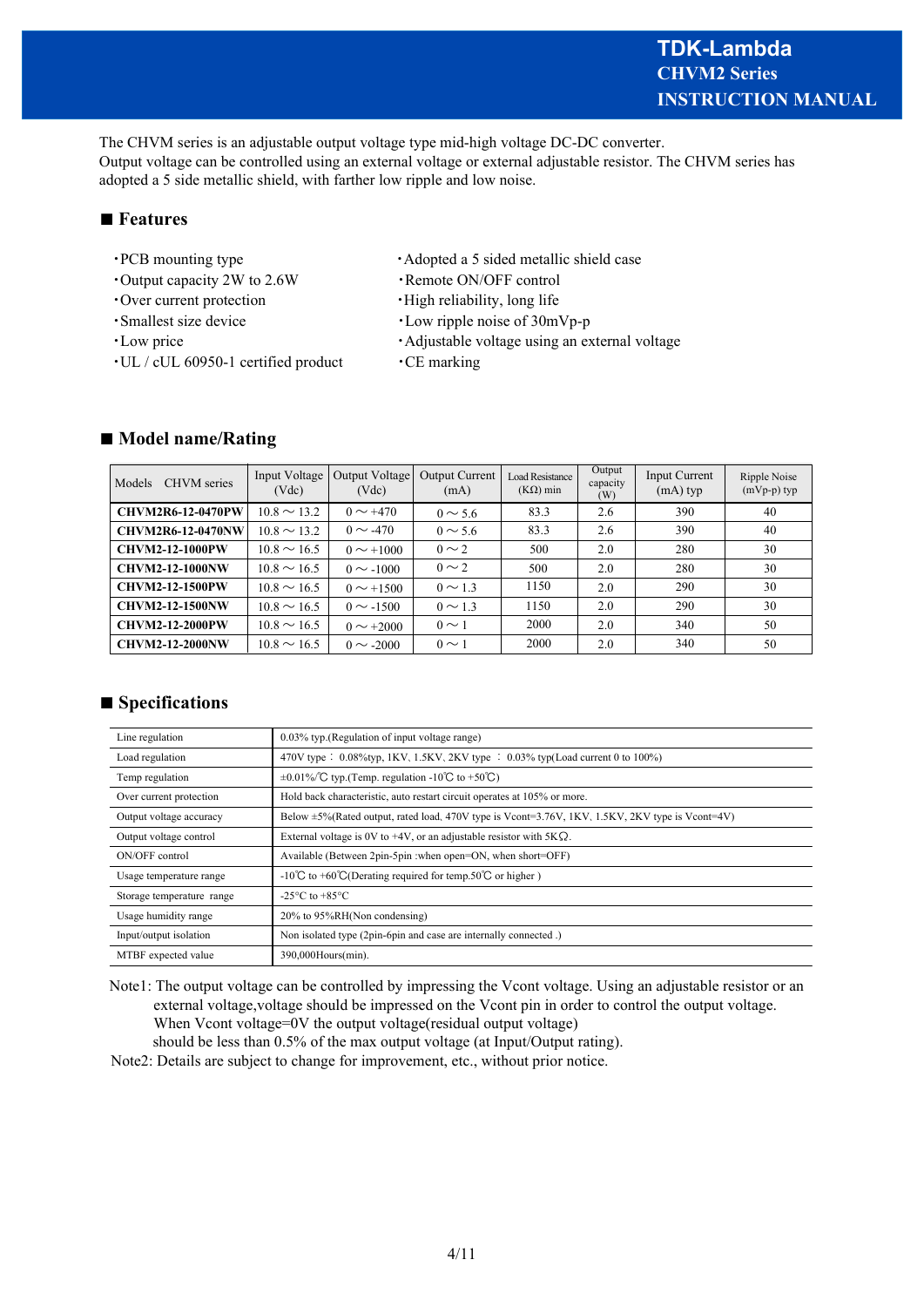■ Test circuit



Warning 1: The input-output ground line and case are internally connected. Warning 2: Vref is 4V (When external VR=5K $\Omega$ ) Warning 3: The ON/OFF can be controlled with a transistor.

# **■ Block diagram**



● Switching frequency (fixed) : 200kHz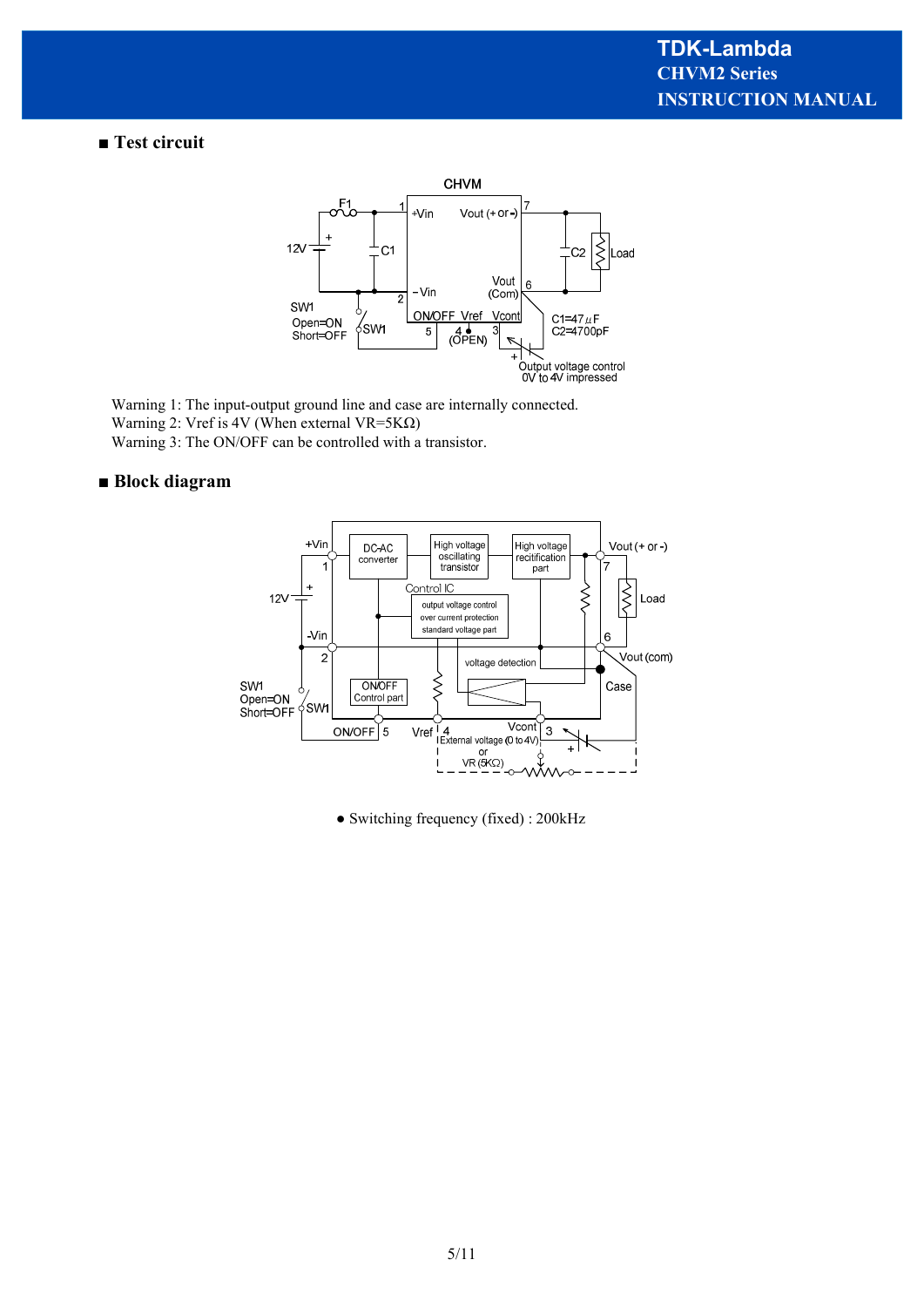# **■ Shape, dimensions and terminal composition**



( Bottom view )

| Pin-No. | Pin name        |                 |
|---------|-----------------|-----------------|
|         | $+V$ in         | 1)Pins          |
|         | -Vin            | Material: Phosp |
|         | Vcont           | Treatment: Ni b |
|         | Vref            | 2) Case         |
|         | ON/OFF          | Material: Brass |
|         | Vout (com)      | Treatment : Nic |
|         | Vout $(+ or -)$ |                 |

|  |                                 | $+V$ in    | 1)Pins                        |  |  |
|--|---------------------------------|------------|-------------------------------|--|--|
|  |                                 | -Vin       | Material: Phosphorous bronze  |  |  |
|  |                                 | Vcont      | Treatment: Ni base Au coating |  |  |
|  | 4                               | Vref       | 2) Case                       |  |  |
|  |                                 | ON/OFF     | Material: Brass               |  |  |
|  | 6                               | Vout (com) | Treatment : Nickel coating    |  |  |
|  | $V_{\text{out}}$ (+ or $\Box$ ) |            |                               |  |  |

Weight : 65g typ. Units : mm Tolerance unless otherwise specified  $\pm 0.5$ 

# **■Standard usage instructions**



The CHVM series does not require any external parts, however when the impedance is high, for example: The distance between the power supply and converter long, the input line is thin, or the input side has a filter then connecting a capacitor C1 to the input side is recommended.

Place the capacitor as close as possible near to the converter pin side, to lower the lead inductance.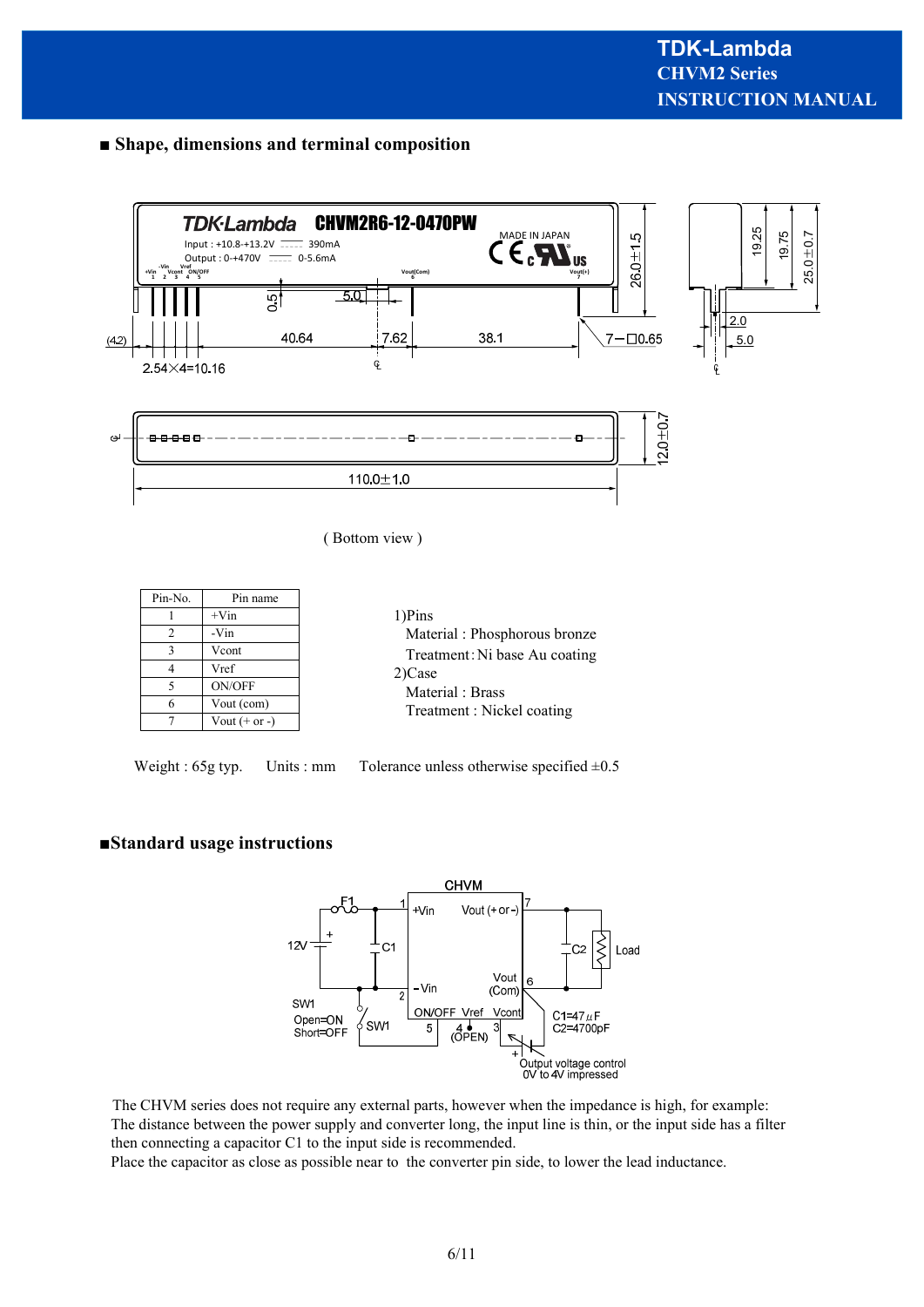#### **■ ON/OFF Control**

By opening and closing the ON/OFF pin and -Vin pin the external voltage can be turned on and off. Between the ON/OFF pin (5) and -Vin pin (2)

1) Open will turn the output ON

2) Short(0 to 1.0V、1mAmax) will turn the output OFF

The ON/OFF pin is internally pulled up to the  $+V$ in, so be careful of the voltage from the switching element of the ON/OFF pin (photo couplers, transistors, etc)

Keep the (5) open when not using the ON/OFF control.



The chattering to the ON/OFF pin will affect the output voltage, so choose one without any chattering. When the output is turned off by ON/OFF control, the residual output voltage should be within 0.5%.

#### ■ Over current protection

The CHVM series is installed the over current protection to protect from the over load and load short. When the product status is in over load or load short mode, the output voltage will be decreased, and once the problem has been removed, the voltage will automatically recover.



The over current protection has a hold back characteristic.

The load should be set more than minimum resistor value which according to each series.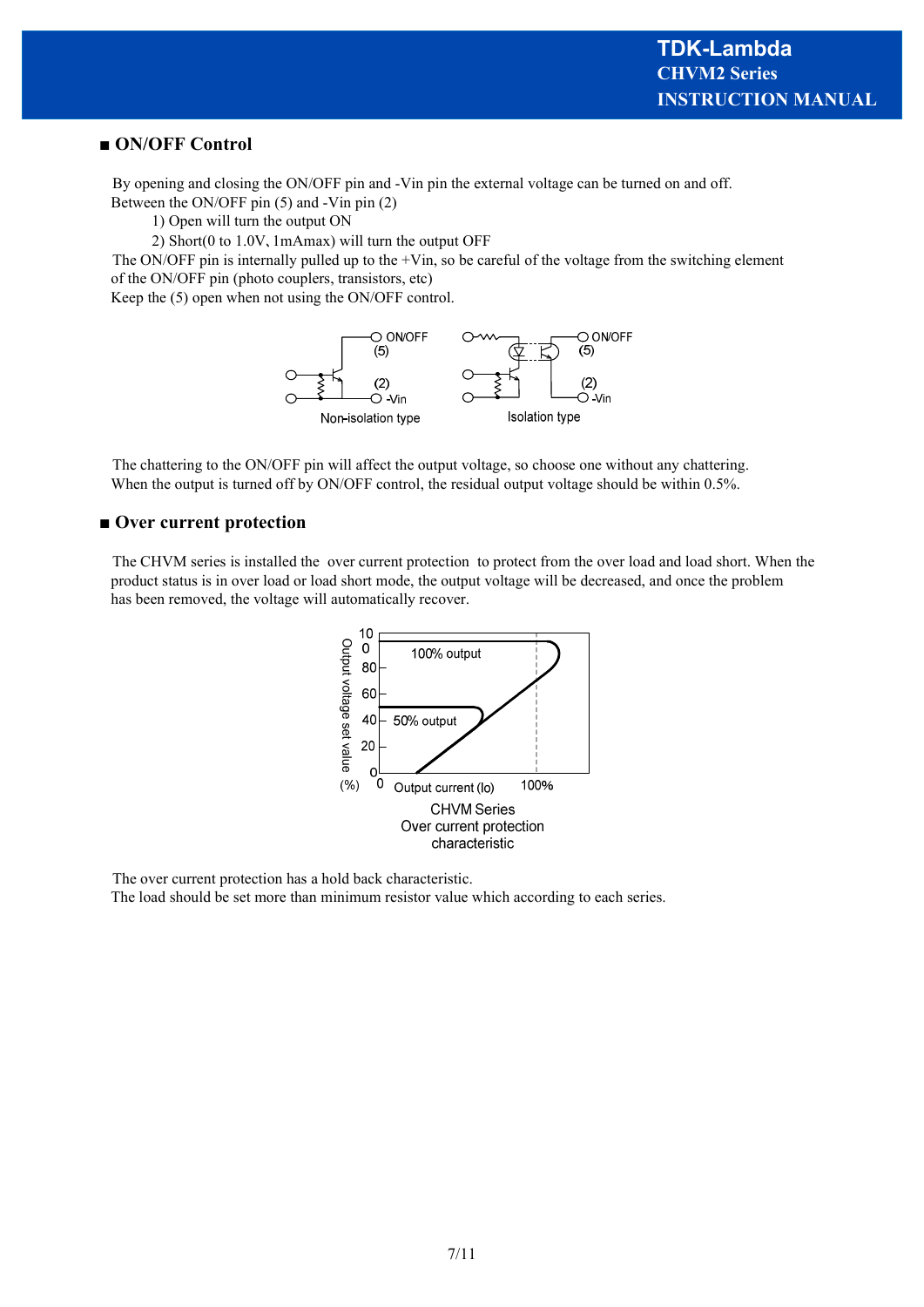#### **■ Recommended pattern**



(1) The CHVM series uses a metallic case. When mounting to a double-sided PCB, the wiring for the converter Should be on the soldering side.

 Also, this converter will generate high voltages so the creepage distance of pattern should be taken in when designing.

- (2) When mounting to a double-sided PCB, the land of the parts side of the high voltage output pin should be as small as possible.
- (3) The case of CHVM series should be connected to the -Vin and Vout (Com).
- (4) The metallic case does not need to be connecting to ground.
- However, when using and ground with the metallic case, make the impedance lower as possible between the ground.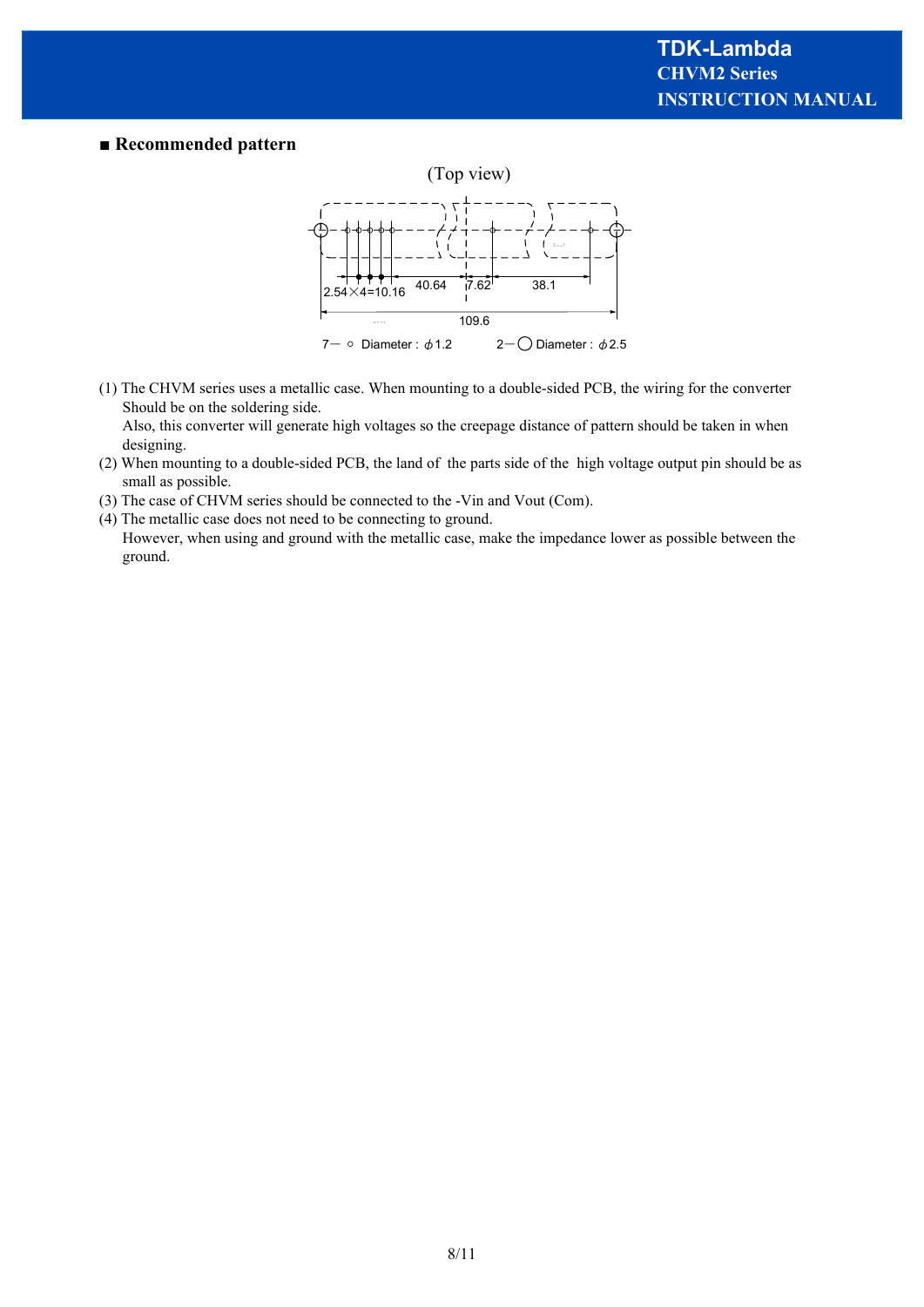# **■ Setting and adjustment of output voltage**

The output voltage of the CHVM series can be set and adjusted by external voltage and external variable resistor.



- ●The above characteristics (Output voltage -VR resistor value characteristic) graph is an indication of the resistance value R1 and R2. Please check the output voltage by the adjustable resistor etc. and adjust at the actual using.
- ●Do not impress voltage higher than 4V+5% on the Vcont.
- ●Choose an adjustable resistor appliance with good temperature characteristics.
- •When the resistance value is  $5.0K\Omega(R1=0\Omega, R2=5K\Omega)$ , the max.voltage 4.0V will impress to Vcon pin. Therefore, the margin of error for the resistance value will largely affect the max output voltage, so use the resistance value as 5.0KΩ±5%.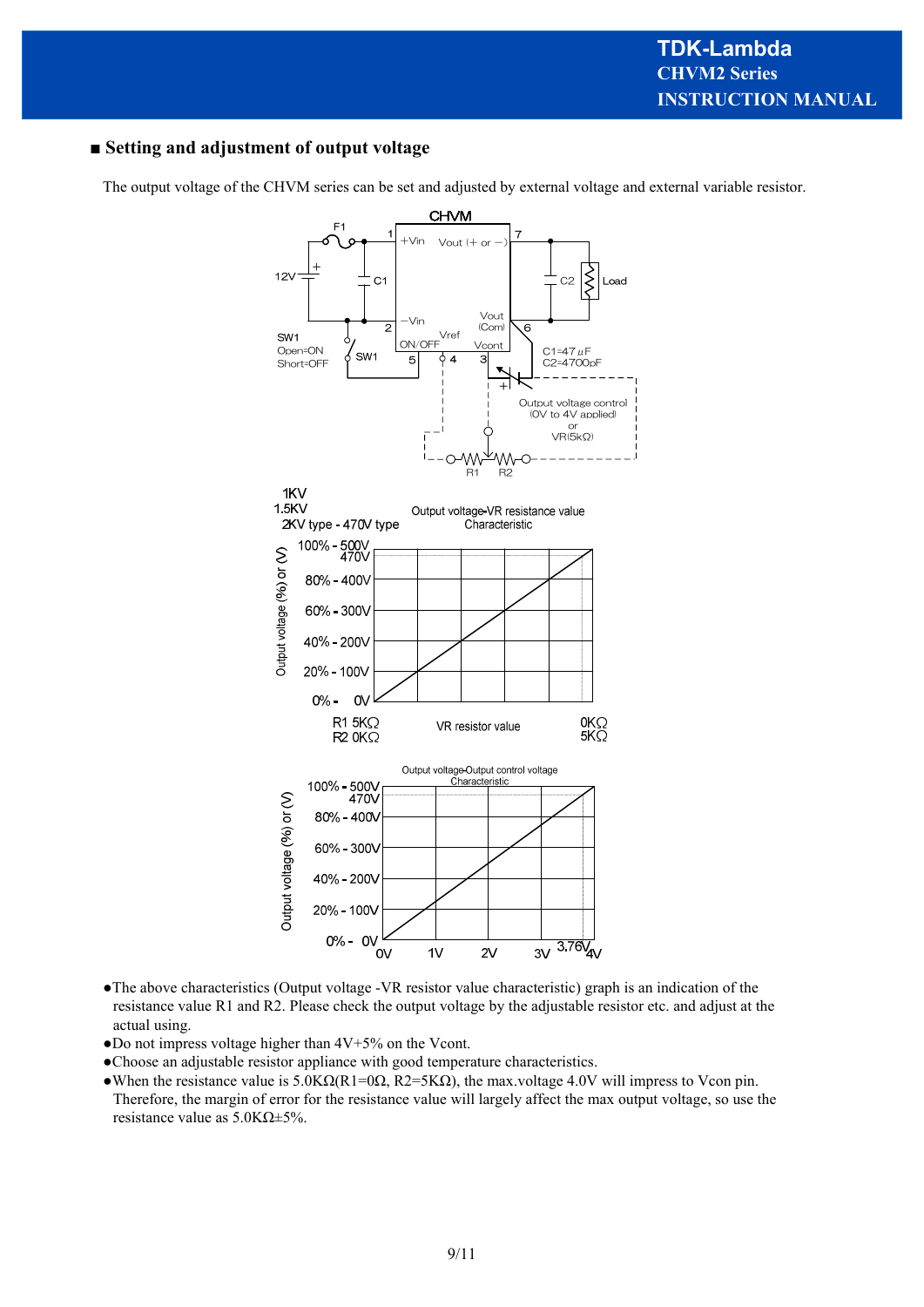#### **■ Vref pin (standard voltage output)**

When adjusting the output voltage with an adjustable resistor, this pin is used. Vref has a standard output voltage of 4V. In this case, use an external resistor with a resistance of 5KΩ.

The resistance(the margin of error) of external adjustable resistor will affect the setting value of Vref pin voltage, so use a resistor with an accuracy of  $5K\Omega \pm 5\%$ .

The type of adjustable resistor will not matter, however one with a well temperature coefficient is recommended.



#### **■ Temperature derating**

When using the product where the ambient temp. is higher than 50℃, follow the derating graph below. The minimum load resistance is set for each series. When using higher than 50℃, set the load resistance high by following the below graph.



#### **■ Protection against reverse connection**

The converter may break if the polarities are reversed. If there is a possibility in which the connections maybe reversed, connect a diode and fuse to the input pin like below.



#### **■ Recommended soldering conditions**

| Soldering conditions for each part is as follows: |                          |            |  |  |
|---------------------------------------------------|--------------------------|------------|--|--|
| (1) Soldering iron                                | 340 - 360 <sup>o</sup> C | 5 seconds  |  |  |
| (2) Dip solder bath                               | $230 - 260$ °C           | 10 seconds |  |  |